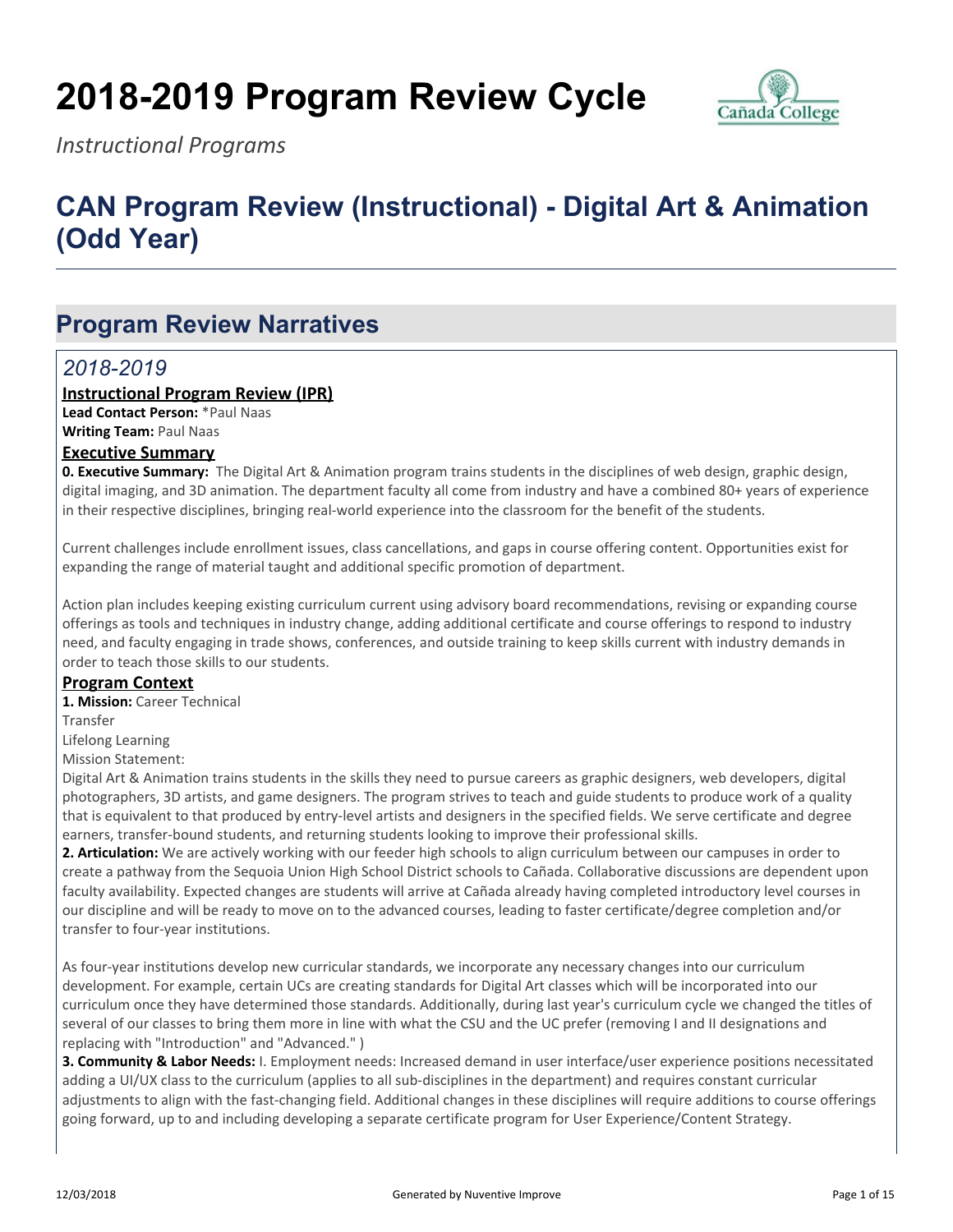Ongoing demand for animation/game artists continues to fuel enrollment for the video game design program. Demand for frontend web developers has weakened significantly, requiring us to gear up for curriculum changes in the next cycle (Fall 2019). Work undertaken to align our web design course offerings with those of CSM are in progress.

 II. Technology Needs: It is vitally important that our labs and classrooms have appropriate and relatively new computers and software so as to keep our students up-to-date in these current technologies.

 III. Licensing: Maya continues to be offered free to educational institutions, faculty, and students. Adobe Creative Cloud continues to be acquired via the district's license, but rumors in the industry are that Adobe will soon be changing the licensing model for educational institutions. As the Adobe suite is the industry standard, we will need to work with IT on campus and at the district to ensure those tools are installed in our studios.

Advisory board meetings happen in late November/early December for the Fall semester, and late April/early May for the Spring semester.

#### **Looking Back**

**4. Curricular Changes:** Courses in entire program under review and revision constantly by faculty. Some courses restructured and resent to curriculum committee. Other courses have been banked, not having been offered for several semesters. New courses being developed and offered to answer changing needs of industry and growth of department.

Recent changes to curriculum that are currently being taught:

Coding for Designers and Artists is currrently being offered for the second time. Fall of 17, the class was lightly enrolled, although the work produced by students was very impressive. This semester (Fall 18), the class is near capacity. As coding is a skill in increasing demand even for art positions, this is an encouraging trend.

A revised course, previously color management for printing, was revised into a half-semester Color Management and Theory class. After offering the class in Fall 17, it became obvious that a full-semester course was necessary. The course was revised and taken through curriculum on an off-year, and is now being offered as a full-semester three-unit course. The course includes content on both basic color theory and how it applies specifically to creating digital art.

Similarly, we developed and are offering for the first time in the Fall 18 semester a half-semester Advanced Compositing class. Class was developed after offering the existing half-semester course for several years and getting numerous requests from students for a full-semester class. We opted to have two half-semester classes rather than one full semester class so that students who had previously completed the existing class could take the second half without any registration issues.

Curriculum as a whole is constantly reviewed for relevance to employer needs and current industry practice, with additions and changes made to course descriptions and content as recommended by advisory board. A district-wide focus group convened several semesters ago reinforced what our own advisory board recommend.

**5A. Progress Report - IPC Feedback:** 1. Program Context - Articulation: Expand on 4-yr colleges

Where applicable, we have made every effort to articulate with 4-year colleges, both public and private. In particular, certain CSUs are working on Multimedia/Digital Art curriculum development which will allow other schools such as ourselves to use the same basis for our classes that they use for theirs. Then, those will be able to be articulated with a streamlined process. This information came as a result of participating in CSM's advisory board meeting where staff from 4-year colleges were discussing this articulation. We will follow CSM's lead when it comes to incorporating these curricular pathways and facilitating articulation with CSU and UC. To our knowledge, this has not yet been finalized by the other schools, but when it is, we are eager to get on board.

2. Current State of the Program - Observation: Not Applicable

3. Current State of the Program - Evaluation: Address suggested changes that in your opinion could improve student success.

Student feedback is crucial to understanding what factors contribute to student success. One success factor always mentioned by students is that they were able to make a connection to one or more teachers, staff or administration that helped them feel welcomed and valued. Knowing this, we as faculty strive to make every student feel valued by being accessible and reaching out to them personally. For example, Professor Lacefield provides her personal cell phone number to students so they can text at any time for questions or advice. Professor Naas provides similar access through social media tools. Adjunct faculty provide contact information in ways that they determine, in addition to district email. This allows them to communicate things like "I'm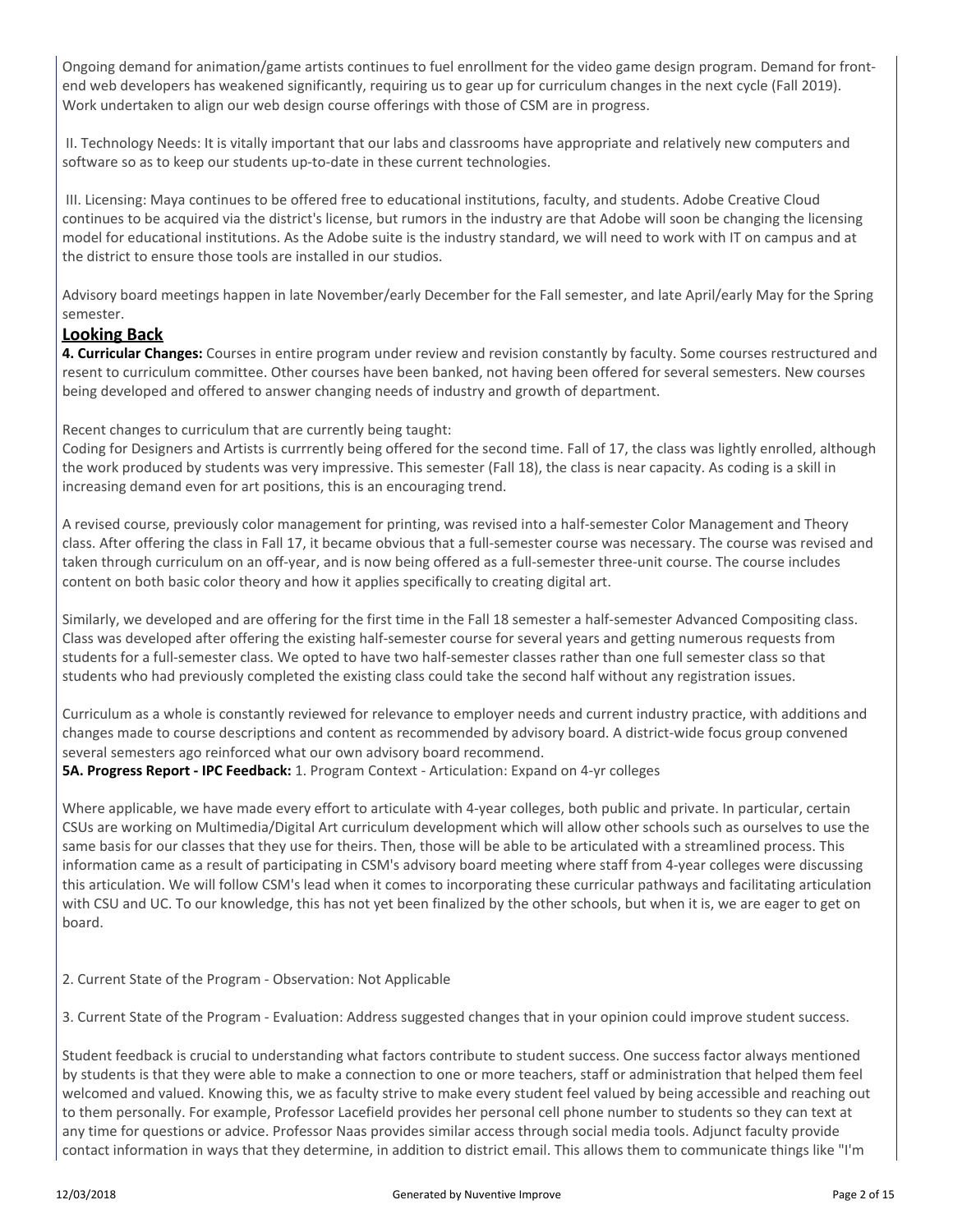going to be late to class" or "I'm sick and can't come in today". This may not seem like much, but a 'feel better' or 'if you can stay after class, I'll help you catch up on what you missed' can be the difference between a student who persists in the class and a student who falls behind and stops showing up entirely. While there are many factors we don't have control over in a student's life, we can at least make it clear that they can always come and talk to us and we are here to support them.

#### 4. SLO Assessment A: Current TracDat report not provided

Admittedly, we are behind on SLO assessment. Will work to bring assessments up to date after completing Program Review.

5. SLO Assessment B: Provide evidence of impact on student learning

Student Learning Outcomes are highly dependent on students completing work and submitting it. We constantly strive to keep our SLOs in alignment with industry needs. Therefore, increasing student success means making sure that they are well equipped for the current job market. However, if students fail to turn in assignments, it lowers student success. If we were able to count only the students who turned in assignments used as the basis of SLO assessment, then we would have a better indication of whether students were actually grasping the material. It's a bit of a conundrum when trying to decide how best to make plans to improve student learning and outcomes.

6. Funding: Further explanation and alignment with the college plan are needed

With the advent of the Strong Workforce funds, the state in general and our community in particular have stated unequivocally that CTE is a vitally important aspect of education. While we have great teachers and technology, none of that does any good if potential students aren't aware we exist. Marketing is vital to us both in terms of making sure our classes fill and run, and to our potential students. For-profit colleges that teach the same skills as we do are full to the rafters, yet we frequently have trouble filling single sections of essentially identical courses (sometimes taught by adjunct faculty that also teach the same course at the for-profit school). Faculty does what they can in terms of outreach, but as the chancellor has stated repeatedly, it's not faculty's job to recruit students. A targeted marketing effort for programs such as ours - with a specific focus and of interest to a select group of individuals - is absolutely necessary in order to grow the program. This is absolutely in alignment with the goals of the college plan.

#### **5B. Progress Report - Prior Action Plans:** TBA

Recommendations:

 1. Curriculum Offerings: There are SLOs for most courses, but some are missing. There are assessment strategies for some courses but no action plans.

 Response: Several of our newer courses show no SLOs in TracDat. This makes no sense, since the course would not have been approved without SLOs in place. There's obviously a disconnect between Curricunet and TracDat regarding importing this data. Will work with Allison Hughes to make sure missing SLOs are imported to TracDat

 2. Program Level Data: Mart/Interior/Fashion are combined as one program. While Fashion and Interior are moving ahead with assessments and action, Mart still needs to identify assessment and action.

 Response: Digital Art & Animation (formerly Multimedia Art & Technology), Interior Design, and Fashion Design/Merchandising are not combined as one program. The faculty from these programs collaborated on creating PLOs due to the similar goals of our individual programs.

Tracdat is being updated with assessments and actions as appropriate

 3. Action Plan: Action planning is evident in the request for equipment that would help students work in groups and learn soft skills.

Response: N/A

 4. The demands on this technical/workforce programs are high. Currency in software and workplace needs creates a heavy workload for faculty. Requests are supported thoughtfully. Response: N/A

4b. Reassign time to collaborate with industry requested and justified.

 Reponse: Program coordinator is the only faculty receiving reassign time. Reassign time has to be re-authorized every two years, even though the time demands on the coordinator steadily increase. Suggest making reassign time permanent for roles such as this in departments that can show continuous, ongoing need.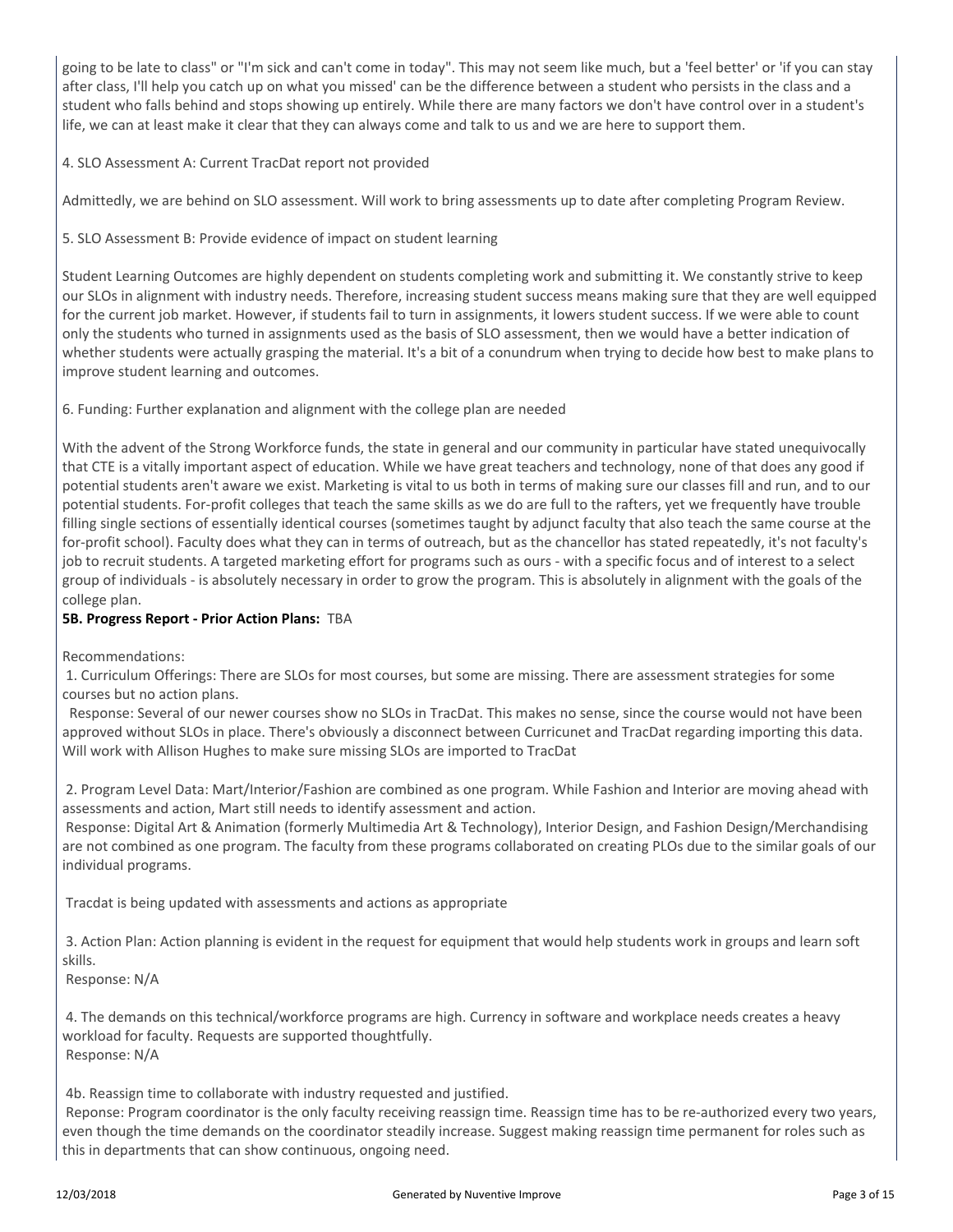4c. N/A

4d. Equipment and supply requests are justified and would support student learning.

Response: Upgrades to studio monitors, computers, and peripherals in process. See resource request form.

4e. N/A

**6A. Impact of Resource Applications:** Approximately four years ago, the computers, peripherals, and miscellaneous equipment (for example, greenscreen, lighting equipment, DSLRs, GoPro cameras, portable tablets) had been fully updated and deployed into the studios.

More recently, we have added Wacom Cintiq tablets to our equipment inventory. Having these tablets, which have a built-in video screen so students can draw directly on their work, rather than draw on a tablet and look at the monitor, have enhanced the quality of the instruction and submitted assignments in classes like Digital Painting, Digital Illustration, and Compositing, as well as proving useful for creating texture maps for 3D classes.

Impact for program and students is that students can work more efficiently and effectively since equipment limitations don't bog down recent release software. Upgraded equipment also demonstrates to current and potential students that program is keeping current with industry, meaning they will be getting training in the latest equipment and software techniques, along with theory and general technique.

Suggest reviewing IT guidelines for equipment replacement. The computers in our lab support heavy, sustained use of sophisticated software. Five or seven year replacement schedules (depending on computer type) seem a bit long for the type of use the equipment receives, can cause issues with software upgrades, and are not in line with industry standards. As noted above, having cutting-edge equipment demonstrates to students that they are getting the latest and greatest information in the classes we offer. A five-year old iMac with a broken tilt mechanism sends exactly the opposite message. **6B. Impact of Staffing Changes:** We had several adjunct instructors step away from their roles at the end of the last academic year. Significantly, they left to pursue fantastic professional opportunities that attest to the quality of the instructors in the department. One instructor is directing an animated feature, and another is now working at a special effects studio in Canada. A third instructor departed due to a job change that made his commute to campus untenable, yet he has agreed to become an advisory board member.

This semester, we welcomed four new faculty to the department. Three of them have worked in the film industry for years on projects like James and the Giant Peach, Shrek, Antz, the Harry Potter movies, Star Wars prequels, and so on. Our fourth new instructor is a longtime game industry veteran and technical artist, and is teaching our advanced 3D classes.

We expect to bring on yet another new instructor when our proposed Video Game Design program goes live. He is also a longtime industry veteran, both working at large studios and running his own game company.

#### **Current State of the Program**

**7. Enrollment Trends:** Unique Headcount

2013/14 - 321 2014/15 - 316 2015/16 - 382 2016/17 - 285 2017/18 - 289 Headcount is down from all-time high in 2015/16, which is comparable to overall campus headcount decrease. We did see a slight increase in 2017/18 from the previous year, but still down nearly 100 students from all-time high. Annual Enrollment (duplicated count) 2013/14 - 618 2014/15 - 620 2015/16 - 650 2016/17 - 557 2017/18 - 557 Annual enrollment down from high in 2015/16, but holding steady for the last two years which is, again, commensurate with overall enrollment decline campus-wide

Enrollment by gender identity: 2013/14: Male 182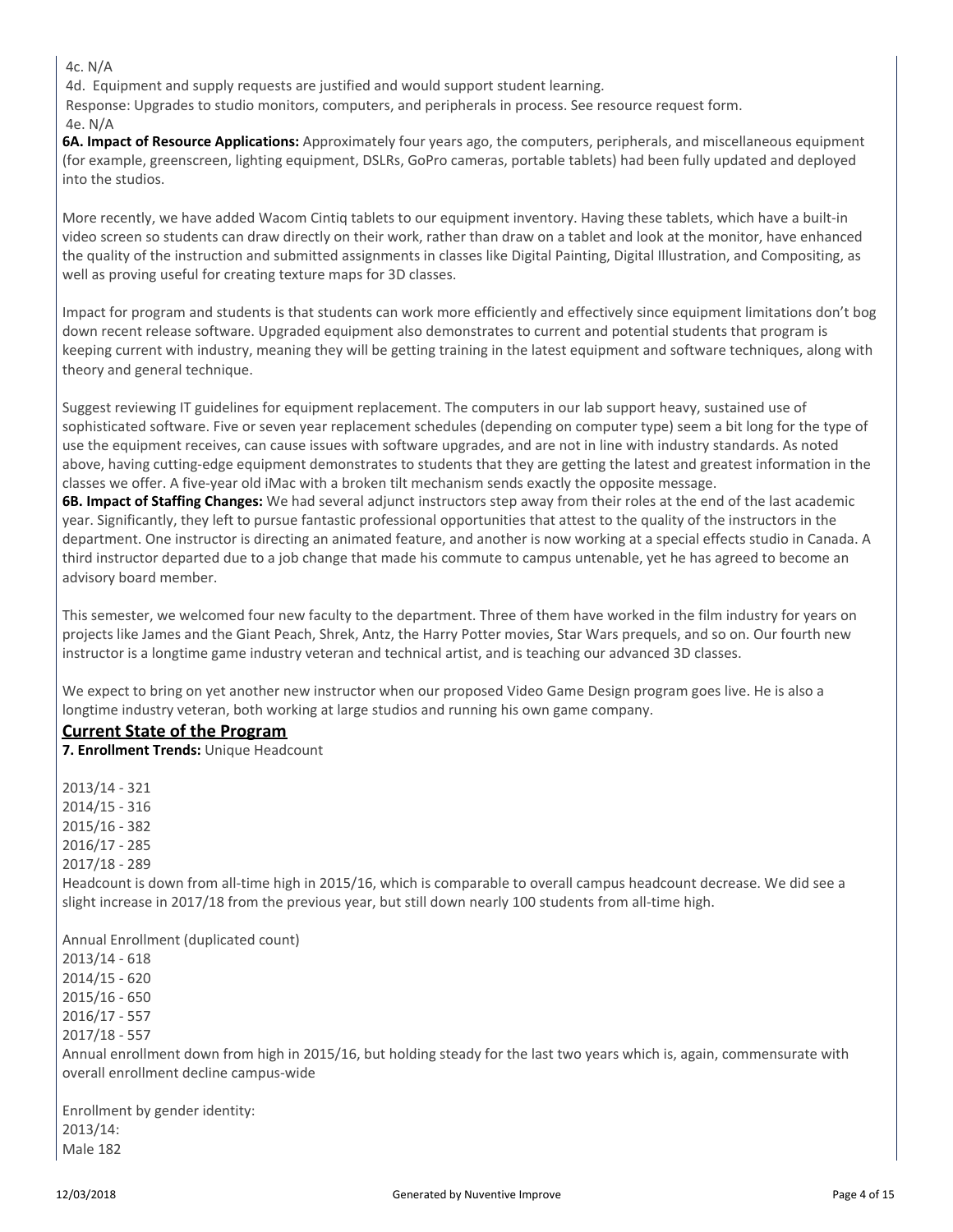Female 129 Unreported 10 2017/18: Male 147 Female 133 Unreported 9 Student gender is slowly equalizing, which is an exciting trend for our department. Women are generally underrepresented in our fields, so we are glad to see that we are nearing parity between those identifying as male and those identifying as female: Note: there appear to be some issues with the data, specifically headcount for Summer 2018. Our data packet shows 185 enrollments, when in fact we offered NO summer classes at all. FTES 2013/14 - 79.16 2014/15 - 89.82 2015/16 - 86.06 2016/17 - 75.56 2017/18 - 74.20 FTES is down from our high in 2014/15, but again in alignment with overall drop in enrollment campus-wide Load 2013/14 - 469 2014/15 - 590 2015/16 - 542 2016/17 - 499 2017/18 - 495 Load is down from a high of 590 in 2014/15, but still within five points of campus goal of 500. FTEF is down slightly, from 4.77 in 2015/16 to 4.50 in 2017/18. Our success rate varies from the high 60% to the low 70% percent range, and our retention rate is consistently in the mid- to high-80% range. Productivity by Courses by Semester Last Fall, our load was 458 with 13 sections, and Spring was 527 with the same number of sections. How have enrollments changed? Overall, enrollments are down in our department, as they are campus- and district-wide. However, with respect to fill percentages, most of our classes exceed the 57% fill rate that exists when administration requires 20 students in a 35-seat class in order to keep the class open. Our fill rate overall for 2017/18 was 73.2%. Additionally, a 35-seat class is a practical impossibility in the studio spaces we currently have. One studio seats 30, one seats 24, and the third seats 28. Some serious consideration needs to be given to how the district assesses class size before making section cuts. Our load is within five points of the campus goal, our fill rates are routinely in the 70-80% range, and every semester we have to have conversation about section cancellations due to not meeting the 20-student threshold. It is literally impossible to get students through our programs when we are constantly fighting to keep needed classes, many only offered once per year, open so students can complete. Another consideration is attrition. As in every program on campus, not every student that starts in our program will complete their course of study, for any number of reasons. We schedule with this in mind, offering introductory courses in Fall and Spring in order to build a larger "pool" of student who can then move on to the more advanced classes. However, as in every discipline, students don't always continue on. This means that as students progress in the program there will be fewer and fewer of them in the advanced classes. This is a real-world factor that has to be considered when class cancellations are discussed. **8-A. Access & Completion:** One of the goals of the College's Student Equity plan is to close the performance gaps for disproportionately impacted students. The Equity Supplement data packet indicates which groups are experiencing disproportionate impact in your program. Which gaps are most important for improving outcomes in your program? How can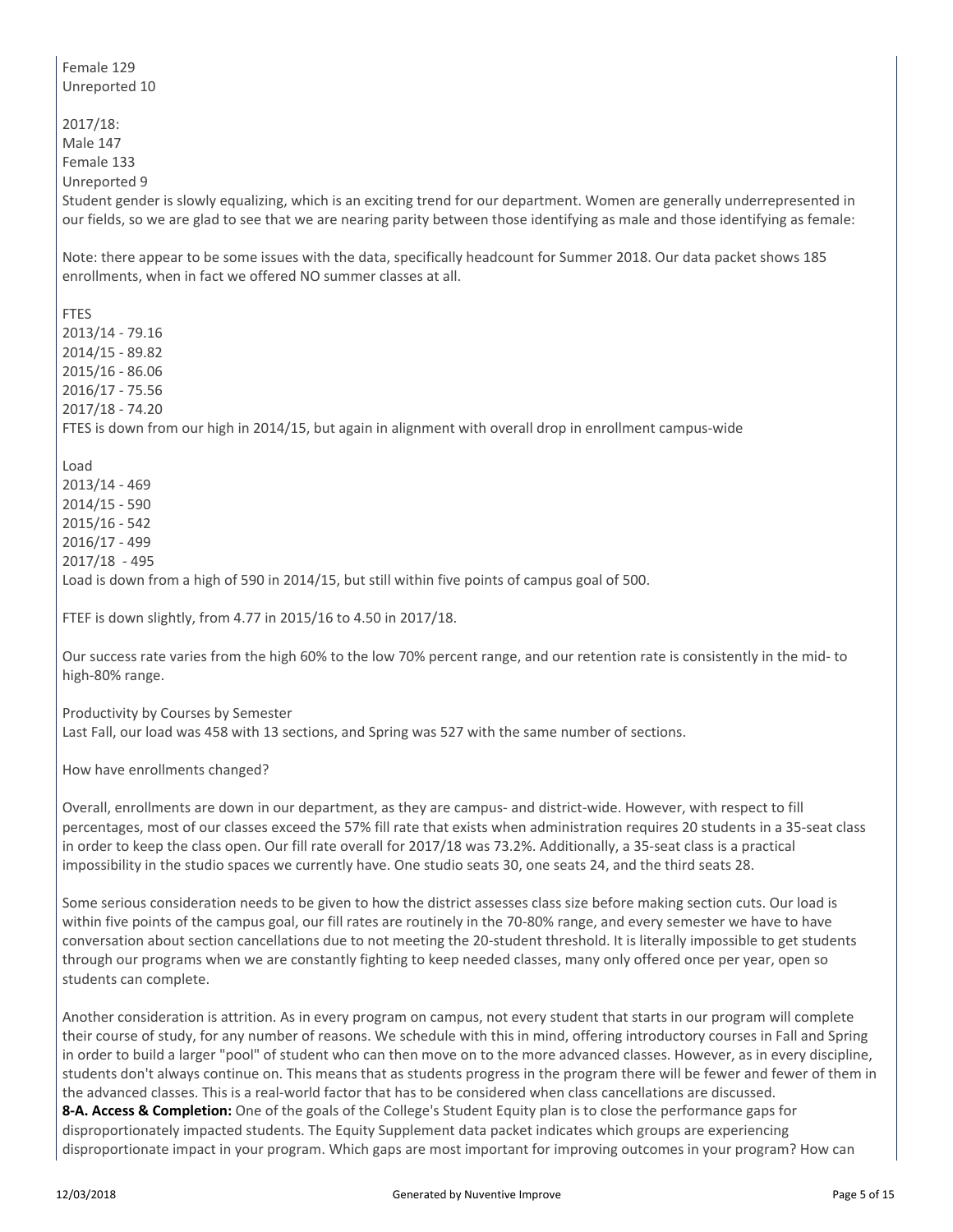the college help you address these gaps? What changes could be made? (Access & Completion)

Which gaps are most important for improving outcomes in your program?

The data indicates that Females are underrepresented relative to the college, with a 14.4% gap. Additionally, Hispanic females are underrepresented in our program with a gap of 11.8%. The high-level breakdown suggests that there is a significant gap for Filipino students, but a look at the disaggregated data shows that we have a total of six Filipino students, which makes the information provided to us statistically insignificant.

Aside from these, the remainder of our equity gaps are under 5%.

For equity success, there are a couple of categories where the sample size is too small to be statistically significant. For example, Black Non-Hispanic shows a gap of 20.4%, but the sample size is 8 students. In groups where the sample size provides more accurate data, the results are mixed.

Additionally, there are some data glitches in the packet. For example, in the section for Asian Unreported, there is a student count of 1 with no success count indicated, yet the score for that category in Ethnicity-Gender Course Success Gap is -70.4%. This points to the problem of placing too much emphasis on numbers derived from an exceedingly small sample size.

How can the college help you address these gaps?

Frankly, it's what we've been saying for years. We need more effective marketing efforts, not only for the campus in general, but for specific departments such as ours. Both Professors Naas and Lacefield contribute a significant amount of time to recruiting efforts, but a more focused, modern marketing effort to draw attention to programs such as ours needs to be undertaken. Stop using old-guard advertising like newspaper and magazine ads, and focus on the media that potential students use: social media, banner ads on the internet, short promotional videos, and so on. Market through Facebook, focused websites, general interest websites, and so forth. If the campus can get the students into the classroom, we'll do everything we can to help them succeed. **8-B. Completion - Success Online:** Like all other aspects of enrollment, DE enrollments are down over the last two years:

2015-16 - 52 2016/17 - 52 2017/18 - 44

For many of our classes, DE is not a viable option due to the hands-on nature of the coursework. Additionally, a significant amount of time is spent by faculty in helping students sort out issues with their projects or get them over speed bumps they run into, a very difficult task in an online class.

The classes that we do offer online tend to have less to do with creating imagery or animation, and more to do with the history or business side of the industry, where students can engage in discussions via message boards, submit written work, and view materials online as their schedules permit. None of these classes are also offered on campus, so there is no means by which to compare an on-line and on-ground version of a given class.

That said, we are in the process of developing a Video Game Design certificate that will be offered largely online. In these courses, the material is less about art creation and more about the process of designing and developing a video game. This material lends itself more readily to online presentation.

**9A. SLO Assessment - Compliance:** SLOs are systematically assessed and updated as appropriate through the process of course update/revision. For CTE, this means they are reviewed every 2 years instead of every 4 years.

For our program specifically, all our SLOs have been reviewed and revised as appropriate during the curriculum review, which required all of our courses to be resubmitted to the curriculum committee during the 2017-2018 academic year. **9B. SLO Assessment - Impact:** Full-time faculty and Department Coordinator frequently discuss SLO changes and updates as part of curriculum review and as advised by our Advisory Board.

Some of the improvements in courses have been in making SLOs more relevant to the jobs which exist in our area in our fields. Student learning has been improved by changes in teaching by focusing more on the principles than the specific tools. For example, since we are transitioning away from Adobe Flash as the basis of our digital 2d animation class in favor of Toon Boom Harmony, we have adjusted the SLOs to reflect a more general understanding of 2D animation. In a similar fashion, bringing new instructors onto the team brings fresh perspective to the individual SLOs, as each instructor is encouraged to teach the class as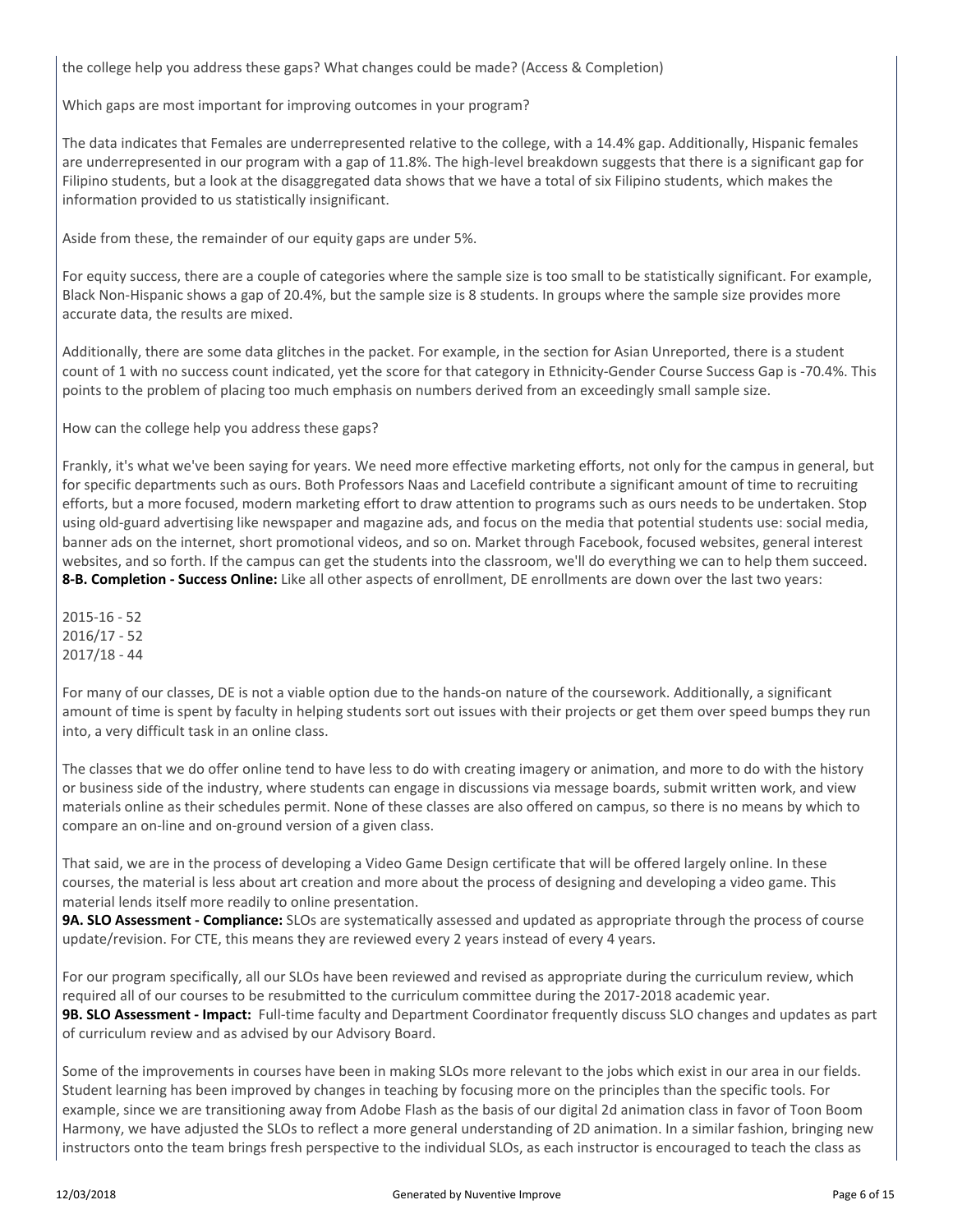they see fit, provided they meet the SLO requirements.

**10. PLO Assessment:** All graduating MART students are required to take MART 390. In the class, students prepare (among other materials) a portfolio or demo reel of their work containing representative samples of advanced work in their particular discipline (digital photography, graphic design, web design, 3D animation, etc). Then, in a mock interview setting, the student must present their work, describe their work process and experience, and answer questions about design-specific elements found in their portfolios. Demonstration of written mastery of the PLO is accomplished through resume and cover letter writing, as well as a written report describing a required informational interview with a professional in the student's field of study.

#### **Looking Ahead**

**11. Program Planning:** Video Game Design certificate submitted for approval. User experience design certificate under development. Web design certificate being considered for retirement.

**Program Review Narrative Status:** Complete

## **Objective: Develop UI/UX/Content Strategy certificate**

Develop and offer a new certificate in User Interface/User Experience and Content Strategy for web development. Well-paying jobs are available to graduates with skills in these areas, and local companies are the prime employers of these individuals

**Objective Year:** 2019-2020 **Estimated Start Date:** 01/14/2019 **Estimated Completion Date:** 04/15/2019 **Objective Status: 1 - New (PR)** 

**Please select the college goals with which this objective aligns.:** Community Connections - Build and strengthen collaborative relationships and partnerships that support the needs of, reflect, and enrich our diverse and vibrant local community. **Please select the districct goals with which this objective aligns.:** District Goal #1 - Develop and Strengthen Educational Offerings, Interventions, and Support Programs that Increase Student Access & Success

## *Action Plans*

**2018-2019 -** Confer with advisory board and subject matter experts to determine the number of classes and class content required for this certificate.

Write preliminary course outlines and seek input from advisory board and SMEs.

Incorporate feedback.

Create necessary new courses in Curricunet.

Create new certificate proposal incorporating courses into certificate offering.

Submit course and certificate proposals to the curriculum process. (Active)

**Who's Responsible for Completing this Action Plan?:** Paul Naas, Hyla Lacefield **Estimated Completion Date:** Early Fall 2019

### *Resource Requests*

**Type of Resource:** Other **Cost:** 0 **None**

## **Objective: Upgrade presentation monitors in 22-113, 13-211, and 13- 214**

Replace existing projectors in three Digital Art & Animation studios with video monitors. Projector resolution is too low for detail work, and color presentation is not accurate for classes like Digital Painting, Digital Illustration, Color Theory, and Compositing. In 22- 113 specifically, the low projector resolution prevents use of the entire computer monitor, cramming details into a smaller space on screen, making it hard for students to see small details, menu calls, icons, etc.

**Objective Status:** 1 - New (PR)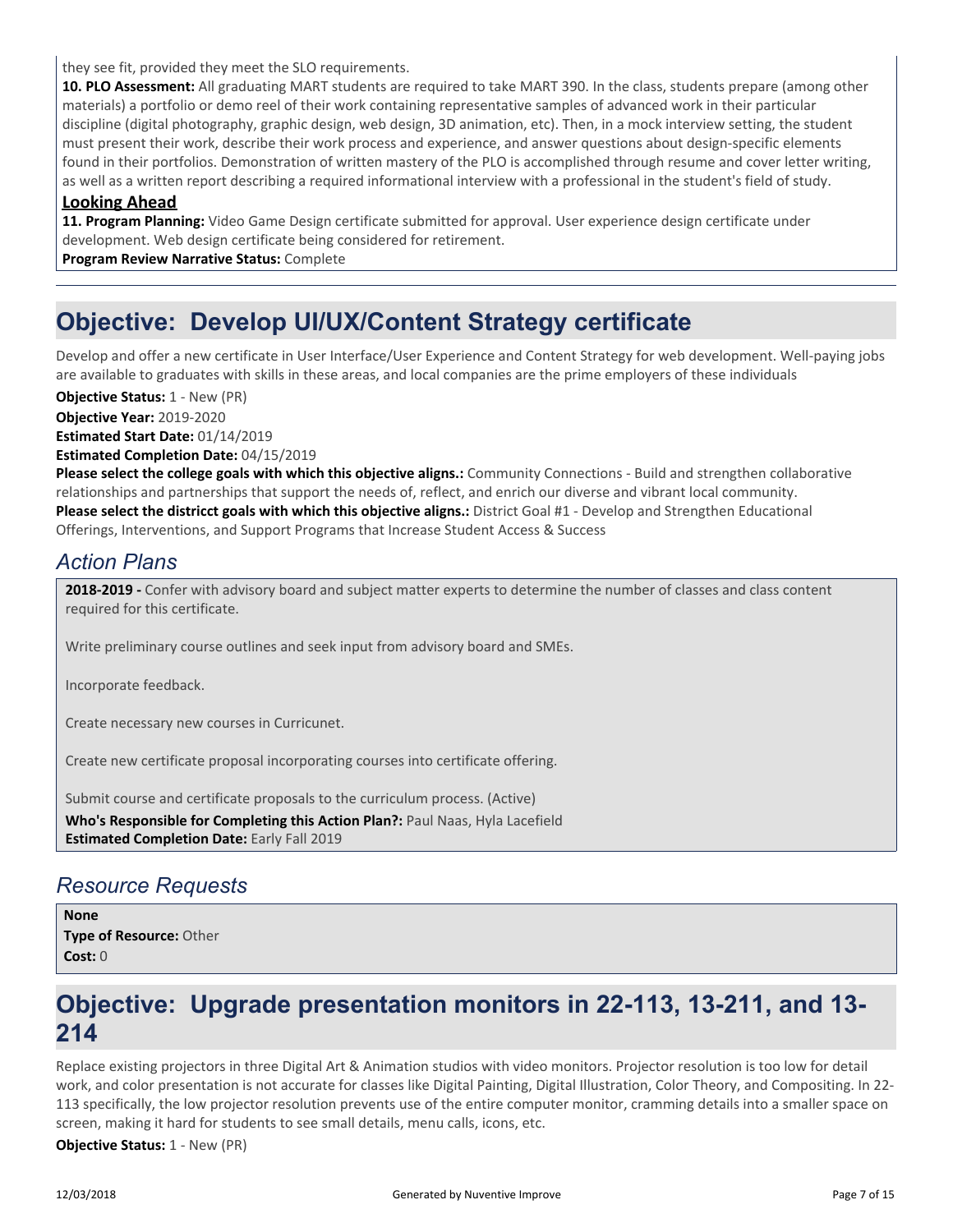**Objective Year:** 2019-2020 **Estimated Start Date:** 12/18/2018 **Estimated Completion Date:** 01/10/2019

**Please select the college goals with which this objective aligns.:** Student Completion/Success - Provide educational and student services programs that highlight inclusivity, diversity, and equity in their mission to help students meet their unique educational goals and minimize logistical and financial barriers to success.

**Please select the districct goals with which this objective aligns.:** District Goal #1 - Develop and Strengthen Educational Offerings, Interventions, and Support Programs that Increase Student Access & Success, District Goal #3 - Increase Program Delivery Options, Including the Expanded Use of Instructional Technology, to Support Student Learning and Success

## *Action Plans*

**Who's Responsible for Completing this Action Plan?:** Paul Naas **Estimated Completion Date:** 11/2018 **2018-2019 -** Meet with IT and Facilities to discuss installation locations, installation options, and monitor sizes (Active)

### *Resource Requests*

**Type of Resource:** Equipment (Items Over \$5000) **Cost:** 5100 **Three 85" TV monitors at ~ \$1,700 each. -** Example: https://www.hdvisionmax.com/Samsung-85-LED-Smart-TV-4K-UltraHD-p/un85ju7100fxza.htm

#### **Three monitor mounts at ~ \$105 each - Example:**

https://www.displays2go.com/P-28302/Swing-Out-TV-Mount-for-42-90-

**Type of Resource:** Supplies (Items less than \$5000) Screens?utm\_source=google.pla&utm\_medium=cpc&utm\_campaign=GooglePLA&gclid=EAIaIQobChMI75i0muiz3gIVz2B-Ch1KOwd-

**Cost:** 315

## **Objective: Relocate Digital Art & Animation studios after new Science and Technology building opens**

Relocating DA&A studios into vacated space in existing Science and Math classrooms so that studios occupy contiguous space and are not scattered all over camps as they are currently. Ideally, faculty offices will move as well, but priority is bringing all three studios together.

**Objective Year:** 2019-2020 **Estimated Start Date:** 07/15/2019 **Estimated Completion Date:** 08/12/2019 **Objective Status:** 1 - New (PR)

**Please select the college goals with which this objective aligns.:** Community Connections - Build and strengthen collaborative relationships and partnerships that support the needs of, reflect, and enrich our diverse and vibrant local community., Organizational Development - Focus institutional resources on the structures, processes, and practices that invest in a diverse student population and prioritize and promote equitable, inclusive, and transformative learning.

**Please select the districct goals with which this objective aligns.:** District Goal #1 - Develop and Strengthen Educational Offerings, Interventions, and Support Programs that Increase Student Access & Success

## *Action Plans*

**2018-2019 -** Identify studio spaces and schedule relocation of existing studios into contiguous spaces located somewhere within existing Science and Math buildings (Active)

**Who's Responsible for Completing this Action Plan?:** Paul Naas, Hyla Lacefield, Leonor Cabrera, Jamillah Moore, Facilities, IT

**Estimated Completion Date:** Summer 2019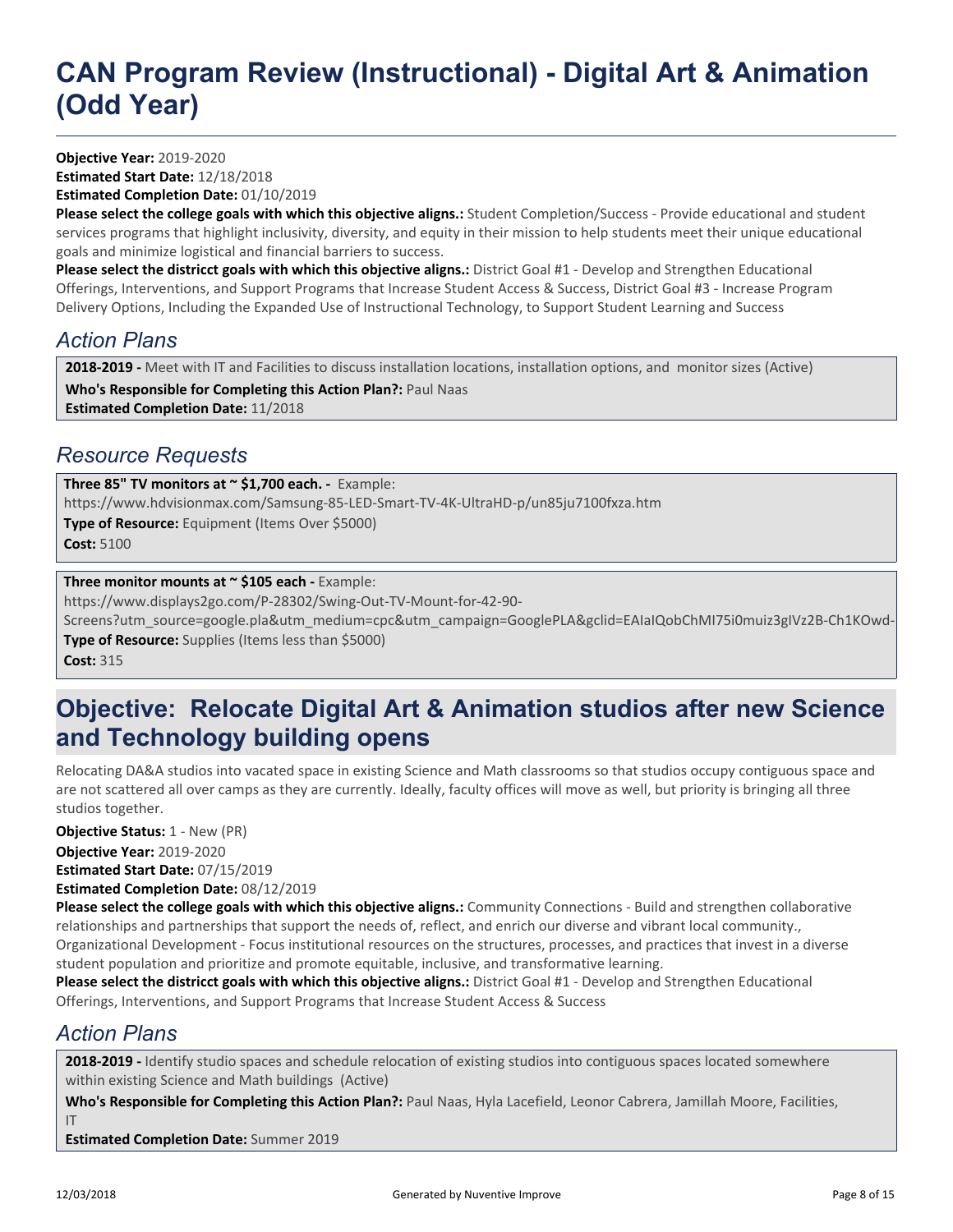### *Resource Requests*

**Type of Resource: Facilities Cost:** 20000 **Relocation of furniture and equipment from existing DA&A studios into vacated space in existing Science and Math buildings**

## **Objective: New computer and scanner for 22-113**

The computer and scanner combination in 22-113 is very old technology. The Mac that drives the scanner is at least 10 years old, and the scanner was donated by Professor Naas several years ago.

The department needs at least one large-format scanner for students who work on paper larger than 8.5x11

**Objective Status:** 1 - New (PR)

**Objective Year:** 2019-2020

**Estimated Start Date:** 05/20/2019

**Estimated Completion Date:** 08/05/2019

**Please select the college goals with which this objective aligns.:** Student Completion/Success - Provide educational and student services programs that highlight inclusivity, diversity, and equity in their mission to help students meet their unique educational goals and minimize logistical and financial barriers to success.

**Please select the districct goals with which this objective aligns.:** District Goal #3 - Increase Program Delivery Options, Including the Expanded Use of Instructional Technology, to Support Student Learning and Success

### *Action Plans*

**2018-2019 -** Source PC and large-format scanner from district-approved vendors. (Active)

**Who's Responsible for Completing this Action Plan?:** Paul Naas, Hyla Lacefield, IT department **Estimated Completion Date:** Summer 2019

# *Resource Requests*

**Desktop PC -** Example:

https://store.hp.com/us/en/pdp/hp-slimline-desktop-290-

a0035z?&jumpid=cs\_con\_nc\_ns&utm\_medium=cs&utm\_source=ga&utm\_campaign=PSG\_CONS\_LGM\_DESKTOPS\_BR&utm\_conte nt=sp&adid=289683348674&addisttype=gpla&X6B99AA%23ABA&gclid=EAIaIQobChMI1P3rkeyz3gIVjvhkCh1RogM4EAQYAyABEgJzc D\_BwE&gclsrc=aw.ds

**Type of Resource:** Supplies (Items less than \$5000) **Cost:** 300

**Large format scanner -** Example:

https://www.bhphotovideo.com/c/product/1387810-

REG/xerox\_xdm47005m\_wu\_xerox\_documate\_4700\_simplex.html?ap=y&gclid=EAIaIQobChMIlqKw\_euz3gIVCo9-

**Type of Resource:** Supplies (Items less than \$5000)

**Cost:** 600

#### **PC monitor - Example:**

https://express.google.com/u/0/product/10739257114293129918\_1402125645040995609\_125181302?utm\_source=google\_shop ping&utm\_medium=tu\_prop&utm\_content=eid-lsjeuxoeqt,eid-lcjybysgxm&gtim=CJy\_ovrMwP\_d6AEQ6ZPc-

pSV7obrARjwiMxaIgNVU0QooPeY3wUw9rrYOw&utm\_campaign=125181302&gclid=CjwKCAjwyOreBRAYEiwAR2mSkrbdQ9oKEoWV gDdG2c4XTvnnwO8Bf9ZNTuJYdBIvkW3pWlxKuzUf2BoCqKcQAvD\_BwE

**Type of Resource:** Supplies (Items less than \$5000) **Cost:** 180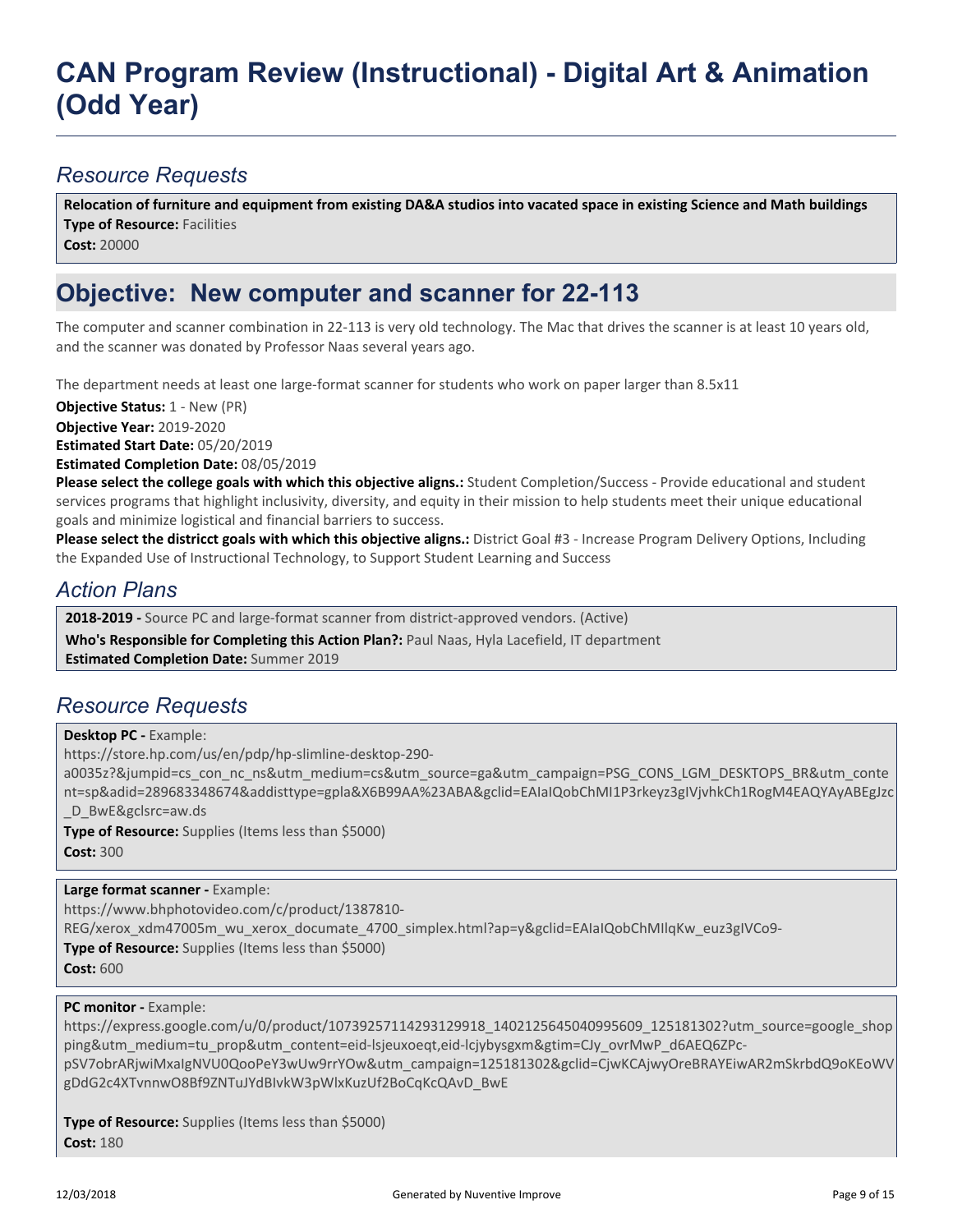## **Objective: Replace computers in traditional animation studio 13-214**

The computers in the traditional animation studio that are used by the instructor for demonstration and the students for filming are old and in need of replacement. The operating system cannot be upgraded anymore due to obsolete CPUs, and they were repurposed when the machines in 22-113 were upgraded four years ago. I estimate they've been in use for nearly 10 years, and it's time they were retired.

**Objective Year:** 2019-2020 **Estimated Start Date:** 05/20/2019 **Objective Status: 1 - New (PR)** 

**Estimated Completion Date:** 07/29/2019

**Please select the college goals with which this objective aligns.:** Organizational Development - Focus institutional resources on the structures, processes, and practices that invest in a diverse student population and prioritize and promote equitable, inclusive, and transformative learning.

**Please select the districct goals with which this objective aligns.:** District Goal #3 - Increase Program Delivery Options, Including the Expanded Use of Instructional Technology, to Support Student Learning and Success

### *Action Plans*

**2018-2019 -** Meet with IT to determine technology needs, create system specifications (Active)

**Who's Responsible for Completing this Action Plan?:** Paul Naas, IT department

**Estimated Completion Date:** Fall 2018

### *Resource Requests*

**Three PC monitors -** Example:

https://www.bestbuy.com/site/acer-sa230-23-ips-led-fhd-monitor-

black/6051020.p?skuId=6051020&ref=212&loc=1&extStoreId=140&ds\_rl=1260666&ds\_rl=1266837&ref=212&loc=1&ds\_rl=126683 7&gclid=EAIaIQobChMIhNHZ6\_az3gIVEr3sCh3XqA7zEAkYAyABEgKZ9\_D\_BwE&gclsrc=aw.ds

**Type of Resource:** Supplies (Items less than \$5000)

**Cost:** 160

**Three PC towers -** Example:

https://www.dell.com/en-us/shop/cty/pdp/spd/inspiron-3470-

desktop/fdcwgmsfc313s?mkwid=skVx7wX5p&pcrid=166251983483&pkw=&pmt=&pdv=c&slid=&product=FDCWGMSFC313S&pgrid =36243867583&pgrid=36243867583&ptaid=pla-350369672290&ptaid=pla-

350369672290&VEN1=skVx7wX5p,166251983483,901pdb6671,c,,FDCWGMSFC313S,36243867583,pla-

350369672290&VEN1=skVx7wX5p,166251983483,901pdb6671,c,,FDCWGMSFC313S,36243867583,pla-

350369672290&VEN2=,&VEN2=,&dgc=st&dgc=st&dgseg=dhs&dgseg=dhs&acd=1230980731501410&acd=1230980731501410&cid =308989&st=&gclid=EAIaIQobChMIsPvdxvaz3gIVDIB-

**Type of Resource:** Supplies (Items less than \$5000)

**Cost:** 400

## **Objective: 20 new Wacom Intuos Pro tablets to replace worn out tablets**

We have Intuos tablets dating back several versions that have reached the end of their usable life. Need to replace at least 20

**Objective Year:** 2019-2020 **Estimated Start Date:** 12/10/2018 **Estimated Completion Date:** 01/10/2019 **Objective Status:** 1 - New (PR)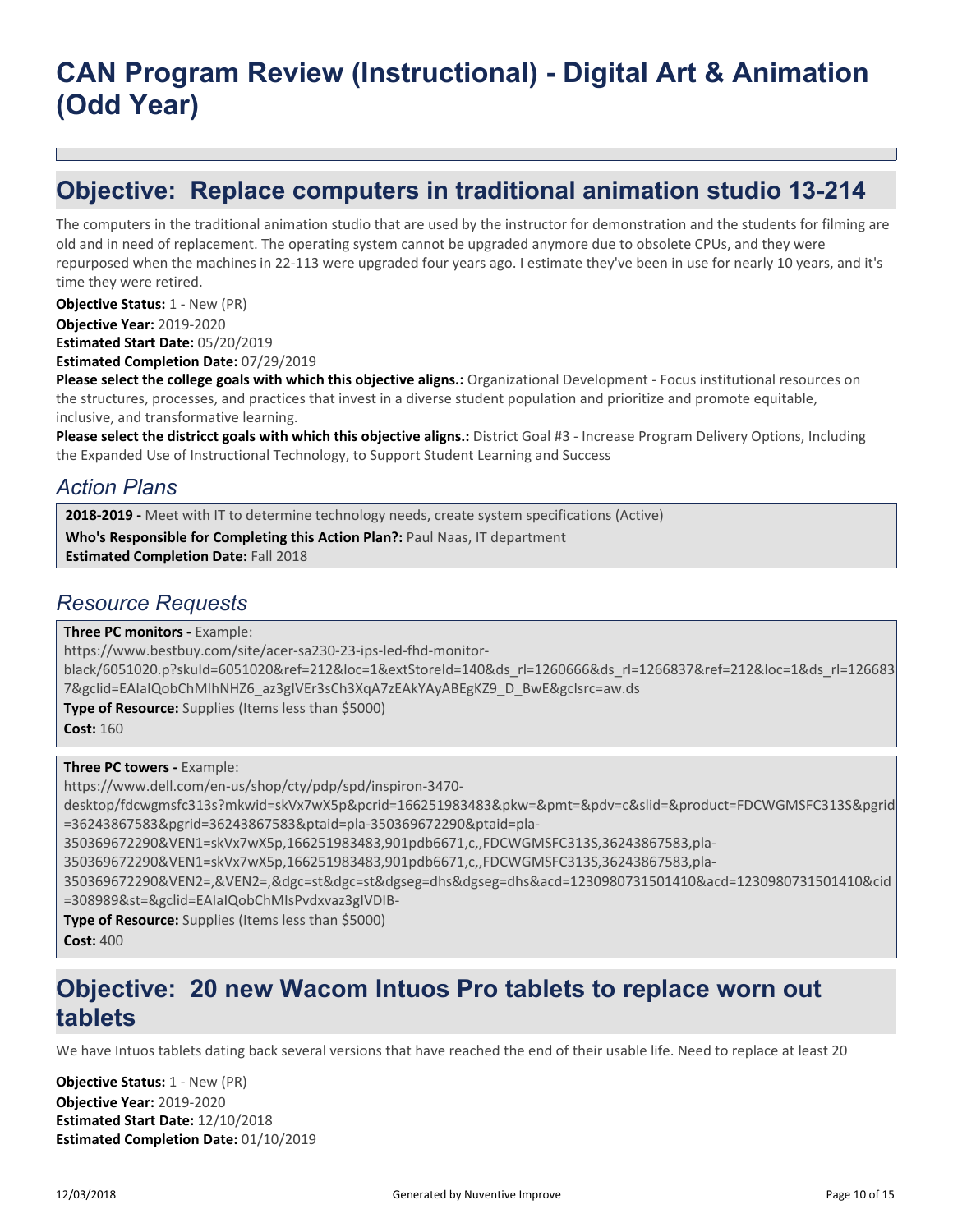**Please select the college goals with which this objective aligns.:** Student Completion/Success - Provide educational and student services programs that highlight inclusivity, diversity, and equity in their mission to help students meet their unique educational goals and minimize logistical and financial barriers to success.

**Please select the districct goals with which this objective aligns.:** District Goal #3 - Increase Program Delivery Options, Including the Expanded Use of Instructional Technology, to Support Student Learning and Success

#### *Action Plans*

**Who's Responsible for Completing this Action Plan?:** Paul Naas, Hyla Lacefield, IT **Estimated Completion Date:** Winter 2018 **2018-2019 -** IT to request quote and order 20 new Intuos Pro tablets (Active)

### *Resource Requests*

**Type of Resource:** Equipment (Items Over \$5000) **Cost:** 5000 **10 Intuos Pro tablets, Large size -** Replacing worn out Intuos 2 and 3 model tablets

**Type of Resource:** Supplies (Items less than \$5000) **Cost:** 3500 **10 Intuos Pro tablets, Medium size -** Replacing worn out Intuos 2 and 3 model tablets

## **Objective: Green screen stand for shooting compositing video**

We have a green screen kit, but it didn't come with a stand to support the screen itself. Instructors have been pinning the green screen to the wall. A collapsible stand will make the kit easier to set up and take down.

**Objective Year:** 2019-2020 **Estimated Start Date:** 12/18/2018 **Estimated Completion Date:** 01/31/2019 **Objective Status:** 1 - New (PR)

**Please select the college goals with which this objective aligns.:** Student Completion/Success - Provide educational and student services programs that highlight inclusivity, diversity, and equity in their mission to help students meet their unique educational goals and minimize logistical and financial barriers to success.

**Please select the districct goals with which this objective aligns.:** District Goal #3 - Increase Program Delivery Options, Including the Expanded Use of Instructional Technology, to Support Student Learning and Success

### *Action Plans*

**2018-2019 -** Source and request purchase of a support stand for our existing green screen. (Active)

**Who's Responsible for Completing this Action Plan?:** Paul Naas

**Estimated Completion Date:** Winter 2018

### *Resource Requests*

**Support stand for green screen (used in Compositing class) -** Example:

https://www.walmart.com/ip/Limo-Studio-Photo-Video-Studio-Adjustable-Muslin-Background-Backdrop-Support-System-Stand-Cross-Bar-

LIWA18/300973836?athcpid=300973836&athpgid=athenaItemPage&athcgid=null&athznid=PWVUB&athieid=v0&athstid=CS020&a thguid=1493db92-aa0-166d12503f2edd&athena=true

**Type of Resource:** Supplies (Items less than \$5000) **Cost:** 45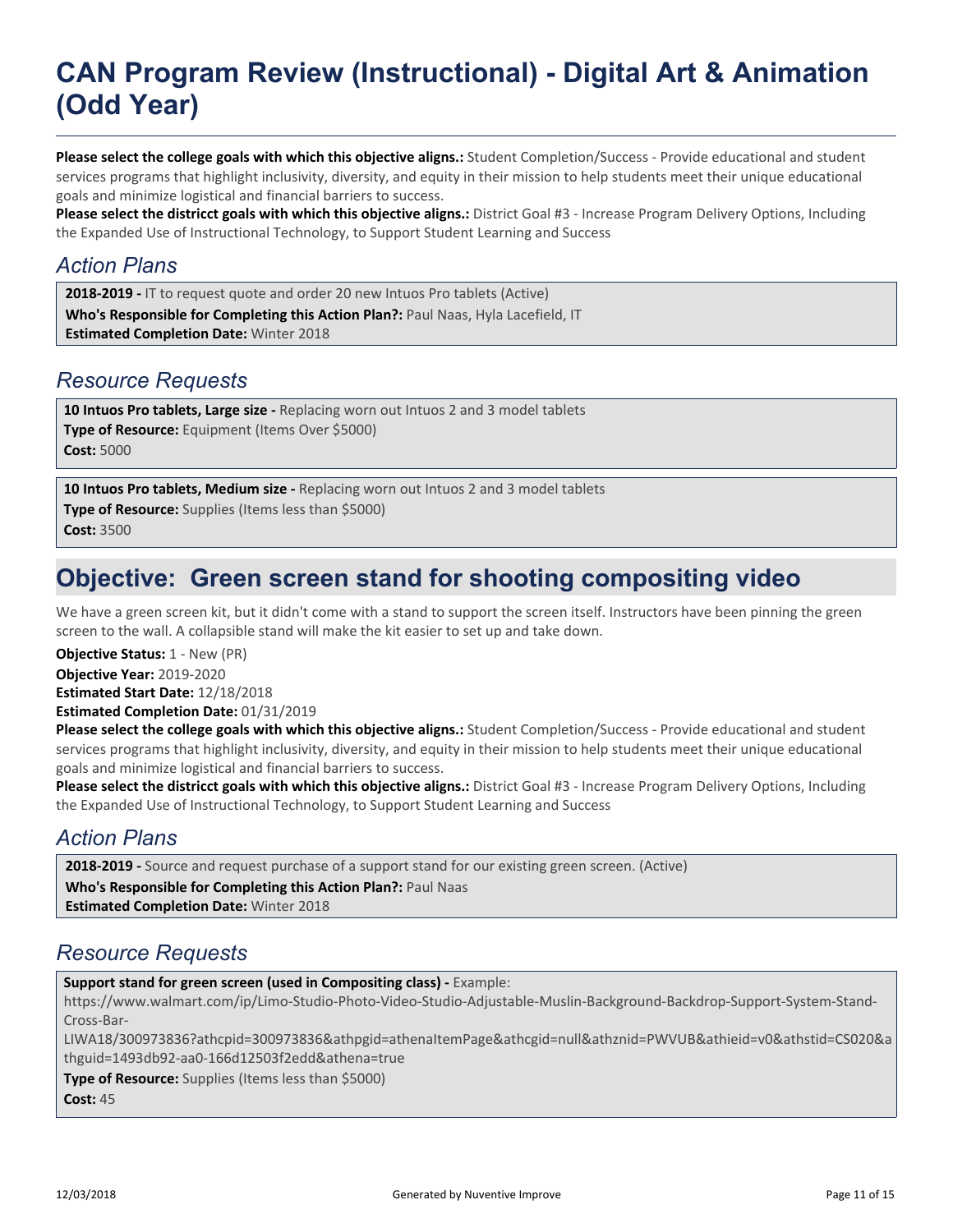# **Objective: VR rig for developing VR elements of 3D animation**

VR is becoming a big part of gaming and 3D. Requesting a full VR system - headset, controllers, and computer - to allow for development of VR projects in the department.

**Objective Year:** 2019-2020 **Objective Status: 1 - New (PR)** 

**Estimated Start Date:** 01/14/2019

**Estimated Completion Date:** 08/12/2019

**Please select the college goals with which this objective aligns.:** Student Completion/Success - Provide educational and student services programs that highlight inclusivity, diversity, and equity in their mission to help students meet their unique educational goals and minimize logistical and financial barriers to success.

**Please select the districct goals with which this objective aligns.:** District Goal #3 - Increase Program Delivery Options, Including the Expanded Use of Instructional Technology, to Support Student Learning and Success

### *Action Plans*

2018-2019 - Identify, source, and request quotes on VR components. IT to purchase (Active)

**Who's Responsible for Completing this Action Plan?:** Paul Naas, IT department

**Estimated Completion Date:** End of Spring 2019

#### *Resource Requests*

#### **HTC Vive headset and controllers -** Example:

https://www.neweggbusiness.com/Product/Product.aspx?Item=9B-26-918-011&ignorebbr=1&nm\_mc=KNC-GoogleBiz-PC&cm\_mmc=KNC-GoogleBiz-PC-\_-pla-\_-VR+Headsets-\_-9B-26-918-

011&gclid=CjwKCAjwyOreBRAYEiwAR2mSkgLS5beXMb6mMhjPPDj4SYiZVmoW\_Cnxc1rykS0Zl90PjcfksCushBoCbGYQAvD\_BwE&gcls rc=aw.ds

**Type of Resource:** Supplies (Items less than \$5000) **Cost:** 500

#### **PC monitor - Example:**

https://express.google.com/u/0/product/10739257114293129918\_1402125645040995609\_125181302?utm\_source=google\_shop ping&utm\_medium=tu\_prop&utm\_content=eid-lsjeuxoeqt,eid-lcjybysgxm&gtim=CJy\_ovrMwP\_d6AEQ6ZPc-

pSV7obrARjwiMxaIgNVU0QooPeY3wUw9rrYOw&utm\_campaign=125181302&gclid=CjwKCAjwyOreBRAYEiwAR2mSkrbdQ9oKEoWV gDdG2c4XTvnnwO8Bf9ZNTuJYdBIvkW3pWlxKuzUf2BoCqKcQAvD\_BwE

**Type of Resource:** Supplies (Items less than \$5000) **Cost:** 200

#### **VR- capable PC tower -** Example:

https://www.dell.com/en-us/shop/cty/pdp/spd/alienware-aurora-r7-

desktop/dpcwxtc01h?mkwid=sE4YKQaAT&pcrid=256712733275&pkw=&pmt=&pdv=c&slid=&product=DPCWXTC01H&pgrid=53981 611158&pgrid=53981611158&ptaid=aud-537409439212:pla-424455544503&ptaid=aud-537409439212:pla-

```
424455544503&VEN1=sE4YKQaAT,256712733275,901pdb6671,c,,DPCWXTC01H,53981611158,aud-537409439212:pla-
```
424455544503&VEN1=sE4YKQaAT,256712733275,901pdb6671,c,,DPCWXTC01H,53981611158,aud-537409439212:pla-

424455544503&VEN2=,&VEN2=,&dgc=st&dgc=st&dgseg=dhs&dgseg=dhs&acd=1230923830920560&acd=1230923830920560&cid =312465008&st=&gclid=CjwKCAjwyOreBRAYEiwAR2mSkmpF5jfkVKXC3bg047xRqKBV7zJPD\_kRh0xotLOj095blnYfY7Gy0BoCG0wQAv D\_BwE&lid=59673390032&VEN3=113904623016107910

**Type of Resource:** Supplies (Items less than \$5000)

**Cost:** 800

# **Objective: Add 3D resin printer to our equipment**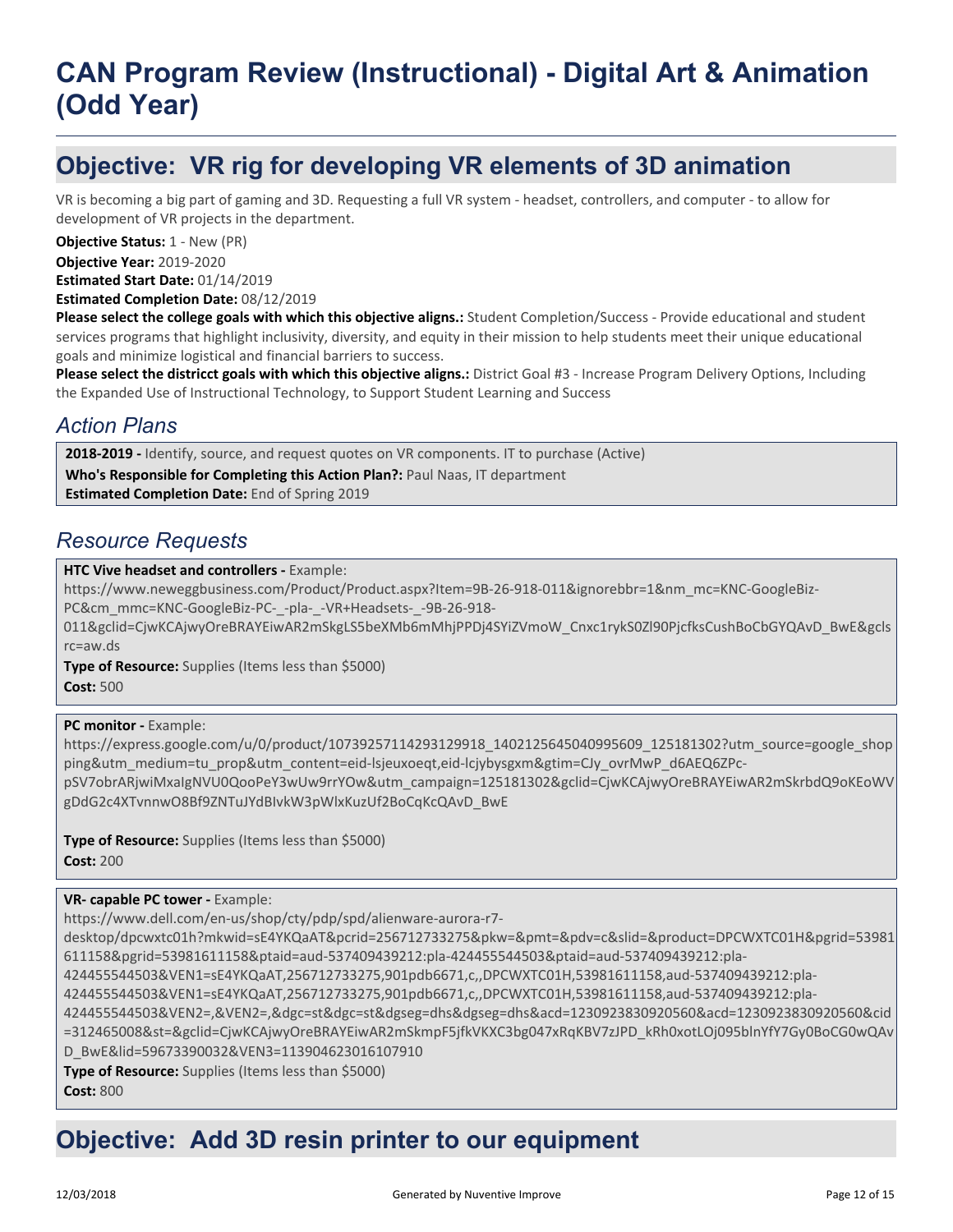3D printing is an important part of working in animation and 3D development. We have two filament printers. Wish to add a DLP resin printer to the mix so students can learn to use both.

**Objective Status:** 1 - New (PR)

**Objective Year:** 2019-2020

**Estimated Start Date:** 05/20/2019

**Estimated Completion Date:** 08/05/2019

**Please select the college goals with which this objective aligns.:** Student Completion/Success - Provide educational and student services programs that highlight inclusivity, diversity, and equity in their mission to help students meet their unique educational goals and minimize logistical and financial barriers to success.

**Please select the districct goals with which this objective aligns.:** District Goal #3 - Increase Program Delivery Options, Including the Expanded Use of Instructional Technology, to Support Student Learning and Success

### *Action Plans*

**2018-2019 -** Work with IT to identify and spec an appropriate printer, obtain quote, and order printer (Active)

**Who's Responsible for Completing this Action Plan?:** Paul Naas, IT department **Estimated Completion Date:** Spring 2019

### *Resource Requests*

**Type of Resource:** Supplies (Items less than \$5000) **Cost:** 560 **3D resin printer, DLP type -** Example: https://www.gearbest.com/3d-printers-3d-printer-kits/pp\_1848041.html?wid=1433363#goodsDetail

## **Objective: Attend Game Developer's Conference**

The annual Game Developer's Conference in San Francisco is a perfect opportunity for our full-time faculty to view the latest and greatest in game development and delivery, allowing us to adjust curriculum to meet the needs of the industry our students are training for.

**Objective Status:** 2 - Continuing (PR)

**Objective Year:** 2019-2020 **Estimated Start Date:** 01/14/2019

**Estimated Completion Date:** 03/15/2019

**Please select the college goals with which this objective aligns.:** Community Connections - Build and strengthen collaborative relationships and partnerships that support the needs of, reflect, and enrich our diverse and vibrant local community. **Please select the districct goals with which this objective aligns.:** District Goal #1 - Develop and Strengthen Educational Offerings, Interventions, and Support Programs that Increase Student Access & Success

## *Action Plans*

**2018-2019 -** Attend Game Developer's Conference and use acquired information to make changes to curriculum to meet student needs. (Active)

**Who's Responsible for Completing this Action Plan?:** Paul Naas, Hyla Lacefield **Estimated Completion Date:** Spring 2019

#### *Resource Requests*

**Type of Resource:** Professional Development **Cost:** 3000 **Registration fees for Game Developer's conference**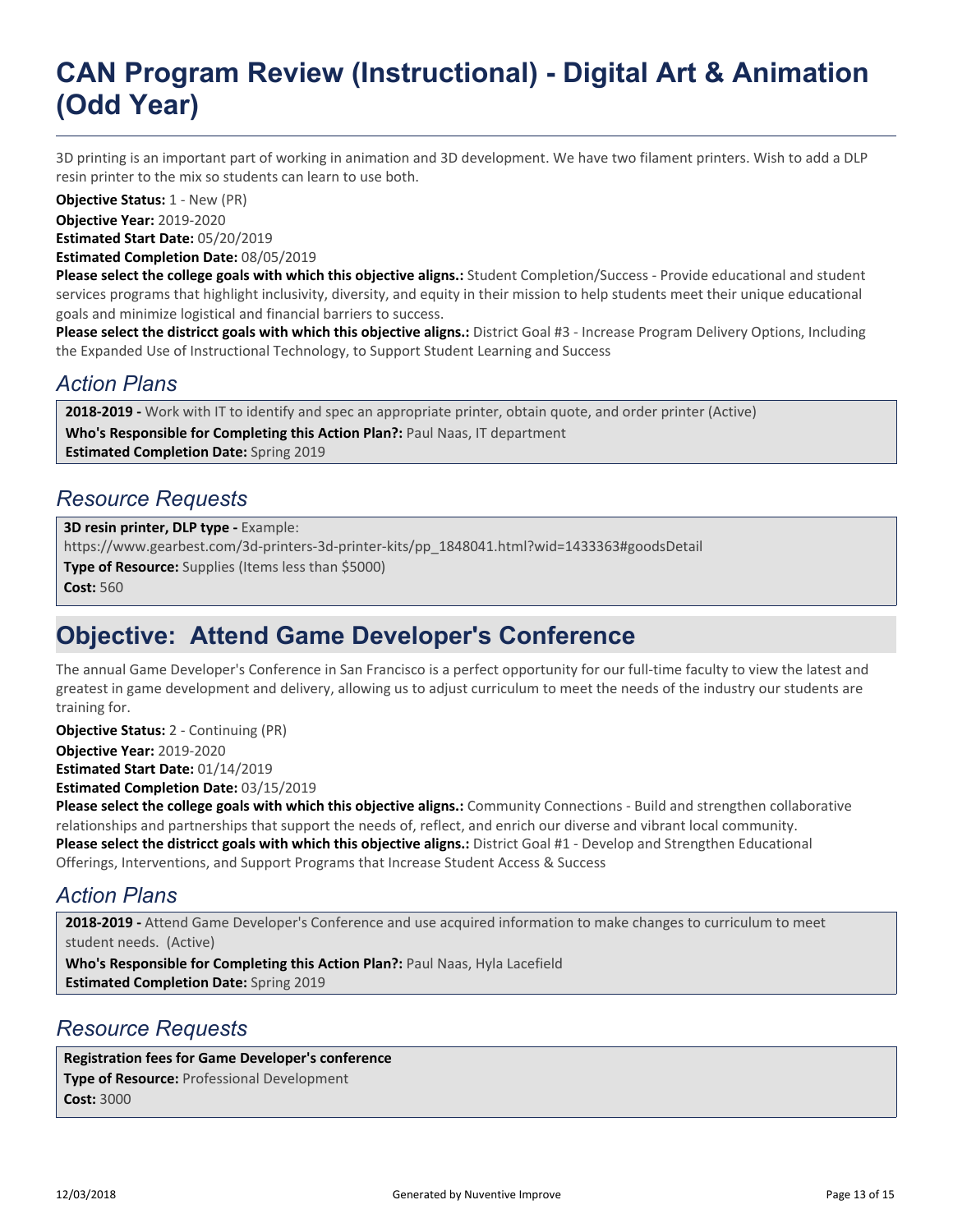# **Objective: Attend Infographics class at CCSF**

Professor Hyla Lacefield has requested to attend an infographics class taught at City College of San Francisco. The class addresses conveying information through graphic elements, and is very much related what we teach our students.

**Objective Year:** 2019-2020 **Estimated Start Date:** 01/07/2019 **Objective Status: 1 - New (PR)** 

**Estimated Completion Date:** 06/03/2019

**Please select the college goals with which this objective aligns.:** Organizational Development - Focus institutional resources on the structures, processes, and practices that invest in a diverse student population and prioritize and promote equitable, inclusive, and transformative learning.

**Please select the districct goals with which this objective aligns.:** District Goal #1 - Develop and Strengthen Educational Offerings, Interventions, and Support Programs that Increase Student Access & Success

#### *Action Plans*

2018-2019 - Register for and attend Infographics class at CCSF (Active)

**Who's Responsible for Completing this Action Plan?:** Hyla Lacefield

**Estimated Completion Date:** Spring 2019

#### *Resource Requests*

**Type of Resource:** Professional Development **Cost:** 850 **Tuition reimbursement for Infographics class**

## **Objective: Subscribe to SyncSketch software**

SyncSketch is a cloud-based tool that allows drawing over a .mov or .avi file. We want to add it to our teaching tools in order to give detailed, saveable feedback to the animation and motion graphics students.

**Objective Status:** 1 - New (PR)

**Objective Year:** 2019-2020

**Estimated Start Date:** 05/20/2019

**Estimated Completion Date:** 08/12/2019

**Please select the college goals with which this objective aligns.:** Student Completion/Success - Provide educational and student services programs that highlight inclusivity, diversity, and equity in their mission to help students meet their unique educational goals and minimize logistical and financial barriers to success.

**Please select the districct goals with which this objective aligns.:** District Goal #3 - Increase Program Delivery Options, Including the Expanded Use of Instructional Technology, to Support Student Learning and Success

#### *Action Plans*

**Who's Responsible for Completing this Action Plan?:** Paul Naas **Estimated Completion Date:** 8/2018 **2018-2019 -** Obtain educational pricing for SyncSketch and subscribe to service (Active)

#### *Resource Requests*

**Type of Resource:** Software **Cost:** 540 **SyncSketch software subscription**